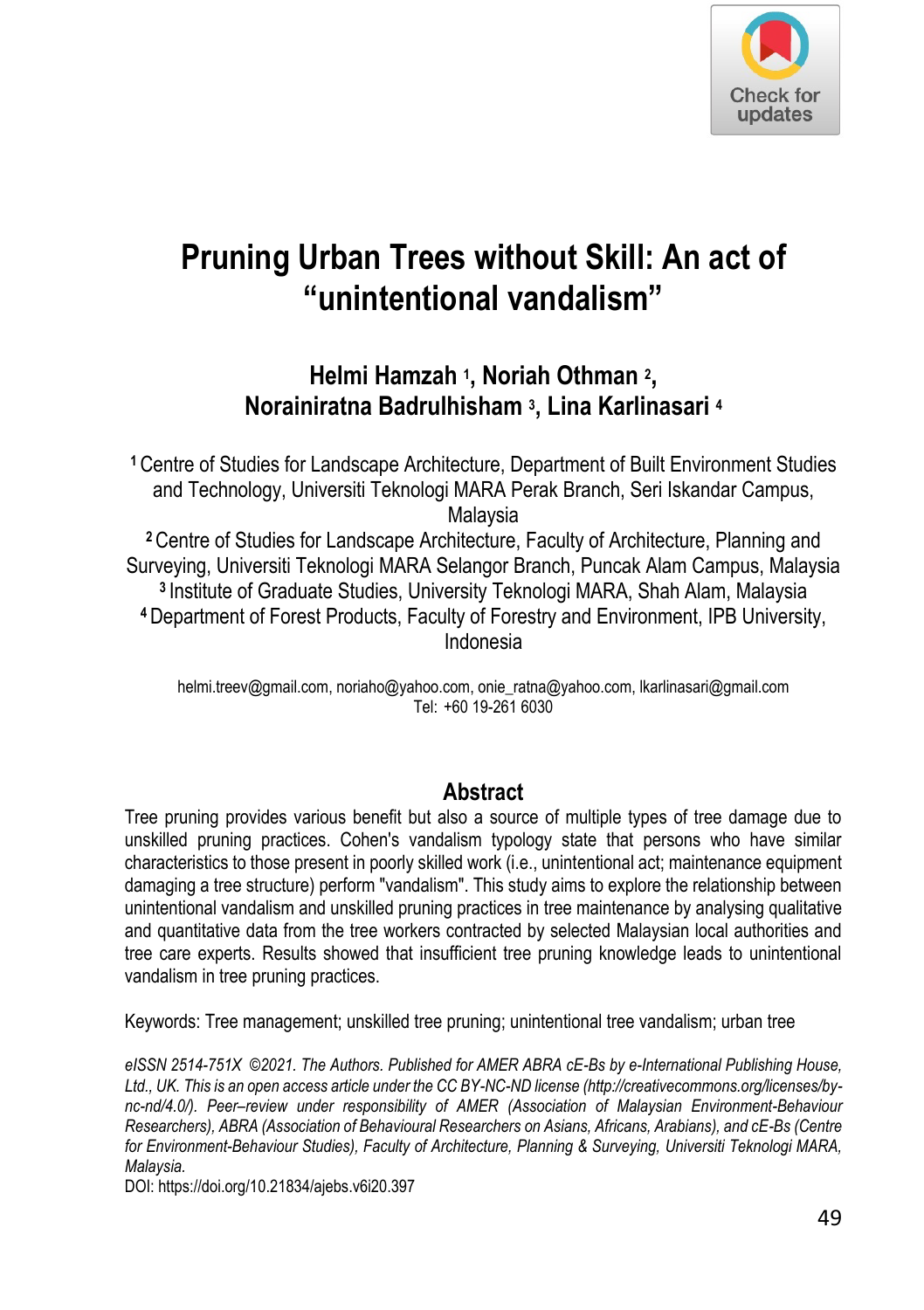## **1.0 Introduction**

Urban trees need to be professionally inspected and constantly maintained to fulfil their services in the ecosystem. Unlike trees growing in their natural environment, urban trees need to be established well and cared for in a specific and intentional manner. They are also subjected to more stress. Trees growing in urban areas are generally more exposed to the extremes of temperature, moisture and even pollutants (Lüttge & Buckeridge, 2020). Most people believe that biotic factors, such as insects and diseases, are the primary cause of the decline and death of trees in the landscape, but in most cases, it is human activities and the environment (abiotic factors) that cause most problems that tree experience (Ordóñez et al., 2018; Czaja et al., 2020). To overcome a decline in growth, tree maintenance is carried out. One of the primary tasks in the care of urban trees is pruning. Pruning and training trees while growing will produce good growth and long-term structural stability and eventually contribute to visual and functional quality. The primary purposes of pruning are to remove dead, damaged or diseased branches, selectively eliminate crowded branches or stems, correct structural problems and control the shape of the trees. If done correctly, pruning will help to maintain the health and aesthetic values of the trees. However, if done incorrectly, it can cause irreversible damage, resulting in the disservices of trees. Although tree pruning is labour and cost-intensive, it is necessary to ensure the overall health of trees. Furthermore, it is also pertinent to know the correct pruning procedure as improper pruning can forever damage and ruin a tree and its growth. Many trained seasonal workers are needed to accomplish this task, following a set of predefined rules or experience and intuition (Kolmanič et al., 2021).

Now let's relate the act of pruning with vandalism. It is well known that the term vandalism refers to incidents that will lead to the ability to destroy, which results in the loss of individual and public property. Long & Burke (2015) opined that vandalism is the destruction of any public or private property without the person's consent. In a broader sense, Yavuz & Kuloğlu (2010) stated that vandalism is an action with social, psychological, spatial and economic aspects that negatively impact the environment. More related in the study context, Cohen's vandalism typology state that persons who have similar characteristics to those present in poorly skilled work (i.e., unintentional act; maintenance equipment damaging a tree structure) perform "vandalism" (Cohen, 1973). Based on the scholars' debates above, it can be said that the act of incorrect pruning activities that could harm trees and eventually on the environment is considered vandalism. The act of pruning and making mistakes due to a lack of knowledge and skill is termed "unintentional vandalism". In other words, some faults have been found in the pruning technique, which indicated that the pruning of the trees was not carried out correctly.

"Unintentional vandalism" has contributed to many possible failures in the urban tree management field and has the potential to cause tree disservices factors (Hamzah et al., 2020). Song et al. (2018), in their reviews on the economic benefits and costs of trees, emphasised that maintenance will determine the services and disservices of the trees. Thus, improper pruning could cause disservices of urban trees, which affect the environment. Furthermore, several studies have claimed that unintentional acts of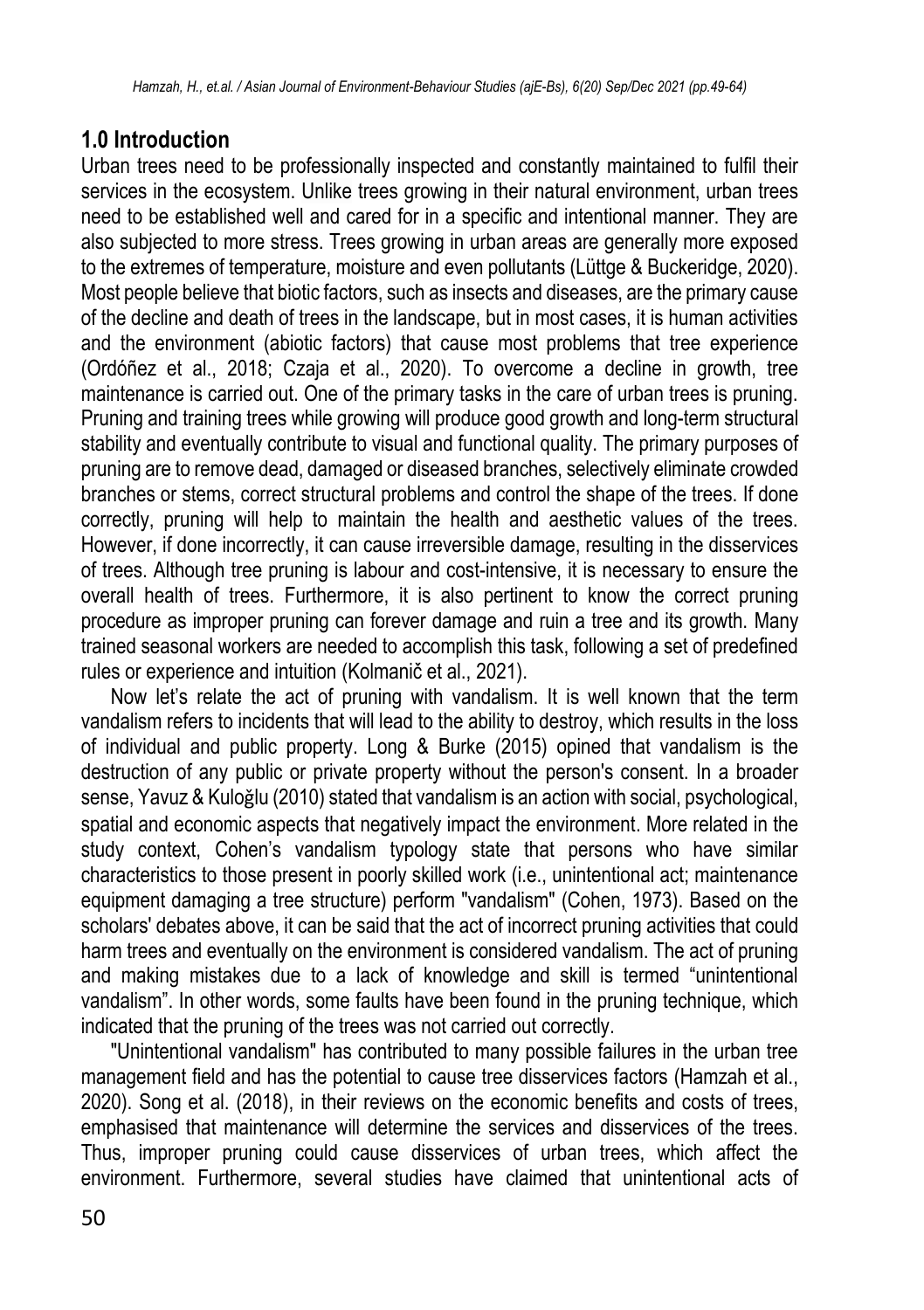vandalism, which can also be referred to as accidental, can happen during tree maintenance work (Fickri & Siregar, 2018; Morgenroth et al., 2015). Although previous studies have demonstrated the effect of vandalism on tree properties (Hamzah et al., 2019; Morgenroth et al., 2015), less attention has been given to the failure of tree pruning work in Malaysia. While existing studies have reported improper pruning work (Badrulhisham & Othman, 2020; Fickri & Siregar, 2018), the relationship between unintentional tree vandalism and poorly skilled pruning practices in tree maintenance were not adequately addressed. These raise questions about whether unskilled pruning practices will eventually initiate unintentional tree vandalism and whether this is the main factor related to this occurrence. In light of this situation, an immediate investigation is needed.

This study aims to investigate the relationship between skill in tree pruning practices and tree maintenance. The objectives are (1) to relate factors of unskilled tree pruning workers that can lead to unintentional tree vandalism and (2) identify factors behind an unknowledgeable tree pruning dimension among tree pruning workers. The rest of the paper is structured as follows: section two reviews the existing literature on the tree vandalism acts related to tree maintenance practices. Section three elaborates on the materials and methods. Section four describes the results and in-depth analysis and is followed by a discussion of the results. Finally, section five presents the conclusions and recommendations for the future.

# **2.0 Literature Review**

### **2.1 Guidelines of pruning technique**

Pruning can be one of the best things we can do for a tree or vice versa. More trees are ruined or killed each year from improper pruning than other factors (Fickri & Siregar, 2018). It is crucial to understand that tree pruning nearly always forms injuries (Ow et al., 2013; Zhang et al., 2018). This would be set against the general belief, in many respects justified, that such work is good for trees. Thus, specific standards guideline of practice must be adhered to when pruning any plant material. This needs to be taken into account by those tree workers who are held accountable.

American National Standards Institute (ANSI) Pruning Standard refers to tree pruning based on the specific needs of trees. The Standard presents clear, concise and descriptive terminology that tree workers can easily understand. According to American National Standard (2008), ANSI A300 Pruning Standard outline four basic pruning techniques are employed to maintain trees; (1) *Crown thinning*, is the elimination of alive or healthy branches on trees with dense crowns. (2) *Crown cleaning,* removing defective limbs, including those that are dying, dead, rubbing, diseased, and structurally unsound. (3) *Crown reduction* is required on trees or individual limbs growing close to utility wires, buildings or other trees. (4) While removal of lower limbs passes under many names, the one that has been selected as *crown raising*. Other pruning techniques and systems are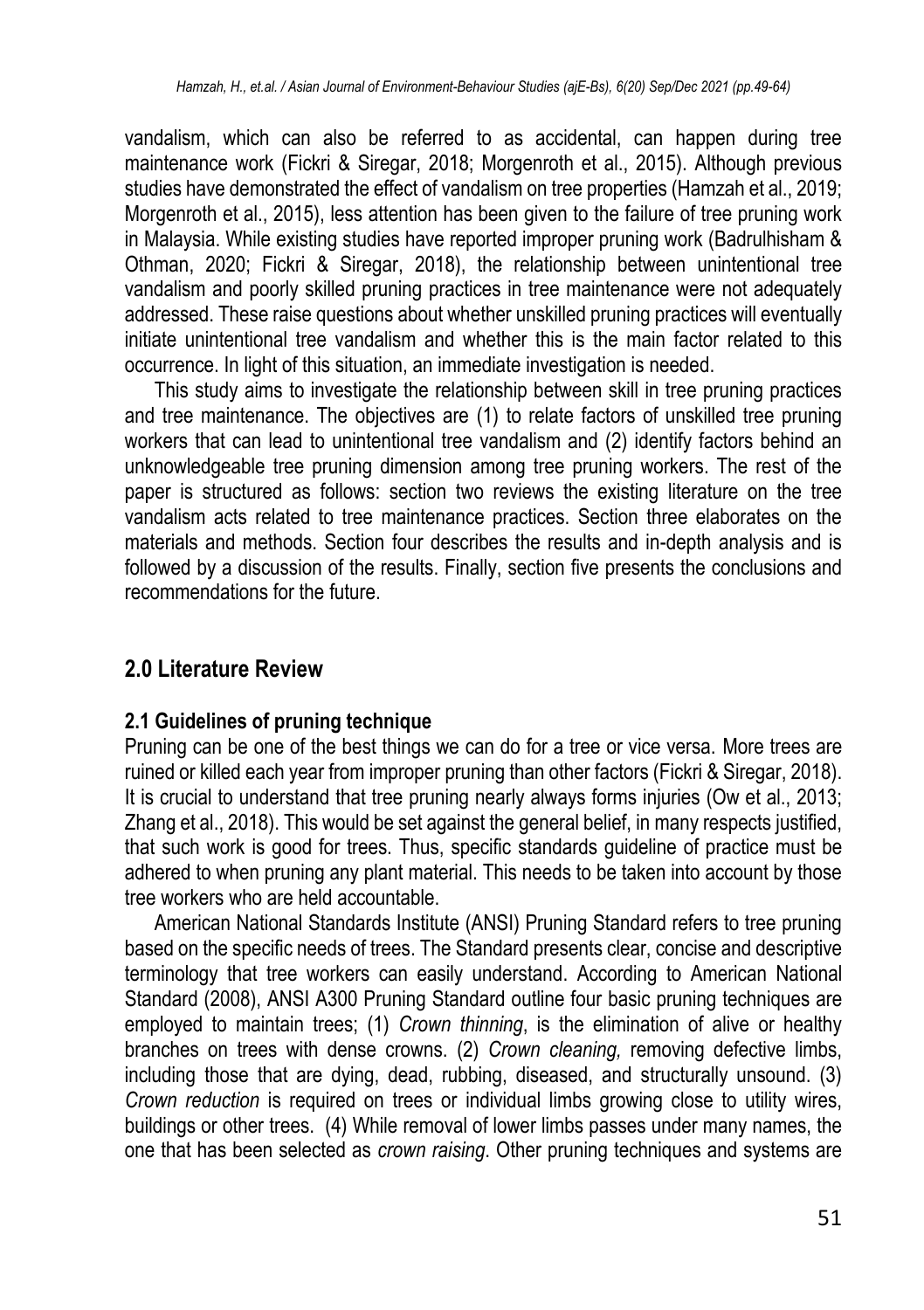discussed in the Standard, including crown young tree pruning, restoration, espalier, vista pruning, pollarding and palm pruning.

In line with American National Standard (2008), Hofmann et al. (2016) determining the correct pruning technique(s) is relatively straightforward, even for an inexperienced worker, because the tree guides the decision-making process. ANSI A300 Pruning Standard explained once the techniques have been selected, the size of the smallest limb to prune is the next consideration. Typically, the sizes that have been used are 1/2", 1", 2" or 4". The essential concepts of pruning are to reduce the impact of the wounds and to minimize stress on the trees. These can be done by avoiding damage to the area within the branch bark ridge and branch collar. Besides that, during any one pruning treatment, it is pertinent not to eliminate more than one-quarter of the green tissue. Poor pruning cuts, leaving stubs, rips, or flush cuts, create many issues detrimental to healing (American National Standard, 2008; Ow et al., 2013).

Pruning, like any other job skill, needs understanding what you are doing to obtain success. The old belief that anyone with a pruning saw or chain saw can be a tree pruner is far from the truth. Once the objectives are defined, and basic principles understood, pruning principally is a matter of common sense.

#### **2.2 Knowledge and skill in tree pruning**

Knowledge is the basis of the conduct or behaviour of an individual. Without knowledge, one cannot act upon any information or issues that arise. Dombrowski et al. (2013) explained that there are three kinds of knowledge: a) experiential knowledge, b) skills, and c) knowledge claims. Experiential knowledge is gained through a direct connection with the environment through the sensory system and subsequently processed by the brain. Meanwhile, skills knowledge means the action-oriented and well-structured knowledge obtained by repeatedly performing a certain task and learning by doing it.

The outcomes of best practice tree maintenance by tree workers are determined by their knowledge levels (Badrulhisham & Othman, 2020). Formal elements (e.g., education level, tree maintenance training exposure) give promising knowledgeable outcomes to tree workers. Informal knowledge elements (e.g., working experience duration) show contributions to raising the quality of tree maintenance practices (Badrulhisham & Othman, 2016). However, knowledge characteristics indicate the kinds of knowledge, skill, and ability that needs to be placed on an individual in terms of what is done in the field (Bayona et al., 2020). The Person–Job Fit theory declares that workers with related characteristics to those present in the context exhibit more satisfaction and better performance (Leiter & Bakker, 2010). Thus, knowledge characteristics indirectly influence job satisfaction and performance through their influence on work engagement. In other words, the special skills of tree care, including pruning, must be mastered to deliver high-calibre results.

A study by Fickri & Siregar (2018) on the quality of tree pruning cuts found that 93.91% of the trees in the Dramaga, Bogor campus area were not made properly, indicating that the workers still lacked pruning knowledge and skills. There are very few studies focusing specifically on the knowledge and skills of tree pruning. Major topics in previous pruning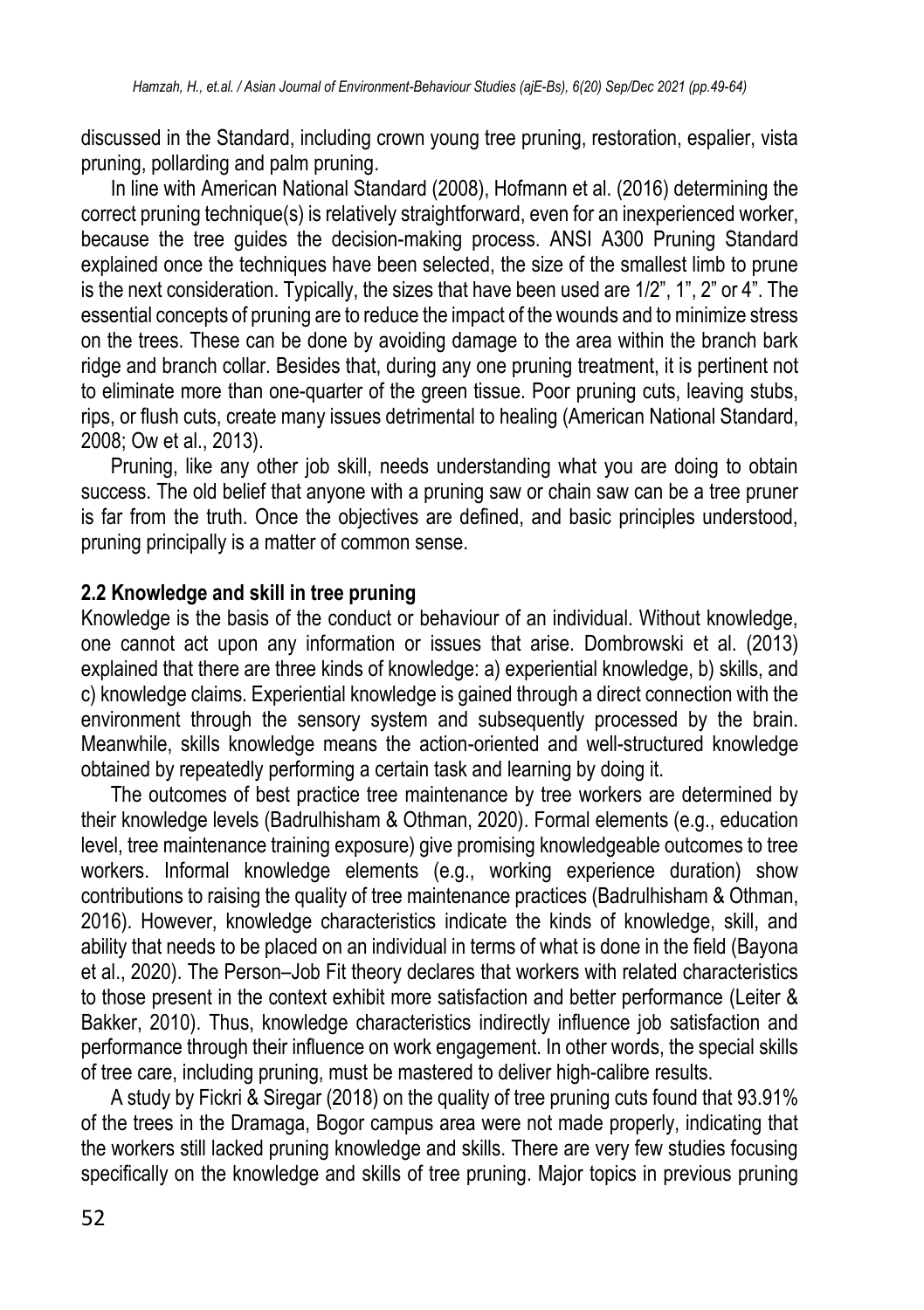research addressed the morphological and physiological aspects of trees. When concerned with knowledge and urban trees, many researchers have reported on perception and preference studies of urban trees or urban forest, indirectly related to this study. Studies by Zhang et al. (2007) on public attitudes towards the urban tree and support for urban tree programmes in Alabama, USA, indicated that public with more information and knowledge about the benefit of urban tree programmes and forestry services had a positive attitude and would be more likely to donate money to urban tree programmes. This finding mainly referred to members of the public with higher education levels. Meanwhile, Gurung et al. (2012), who studied people's perceptions of urban forestry and institutional involvement in the Metropolitan City of Lalitpur in Nepal, found that respondents with higher levels of education have more knowledge about the ecosystem and perceived urban forest as an essential element of sustainable landscapes. Kuhns & Reiter (2009), whose study about the knowledge and attitudes of households towards utility pruning in six cities in the western United States, reported that individuals exposed to knowledge would have a positive attitude towards accepting utility pruning. Also, Almas & Conway (2017) discovered that knowledge gained about native species increased people's positive actions toward sustainable native tree species management.

### **2.3 Ideology and practices**

The ideology and practices dimensions emerged as the principal dimensions underlying this dynamic field. Tree vandalism is considered a distinct type of social problem involving deliberate or accidental damage to urban trees. According to Hamzah et al. (2020b), tree vandalism incidents occur in intentional and unintentional circumstances in the ideology and practices category. Humans intentionally modify or damage trees based on their ideological backgrounds, such as stem curving and painting. On the other hand, a tree may be vandalised and damaged without any intention due to 'failure practices' in tree maintenance work (Fickri & Siregar, 2018; Gilbertson & Bradshaw, 1985; Hamzah et al., 2020b). This clearly defines unskilled maintenance workers performing improper tasks and thus influences low-quality workmanship within the tree maintenance programme. Different forms of the practical subject include improper tree pruning work (e.g., topping and flush cutting) and machinery contact (e.g., with a lawnmower). Several studies have shown the link between higher levels of failure practices and increased tree damage rates (Fickri & Siregar, 2018; Morgenroth et al., 2015; Norainiratna et al., 2013; Sreetheran et al., 2011). From a different perspective, Dobbs et al. (2018) asserted that failure practices in tree maintenance as common mistreatment include improper branch tipping, the preferential removal of lower branches, excessive or frequent branch pruning, and aggressive crown reduction and thinning. Closely linked to ideology and practices is the outcome of the tree worker's knowledge.

In summary, the above reviews serve as a consideration of unintentional tree vandalism incidents in terms of unskilled workers' properties in tree maintenance practices. This review does not mean to imply that unskilled tree workers are related to the ideology and practices, and knowledge is of lesser concern in tackling the problems of tree vandalism.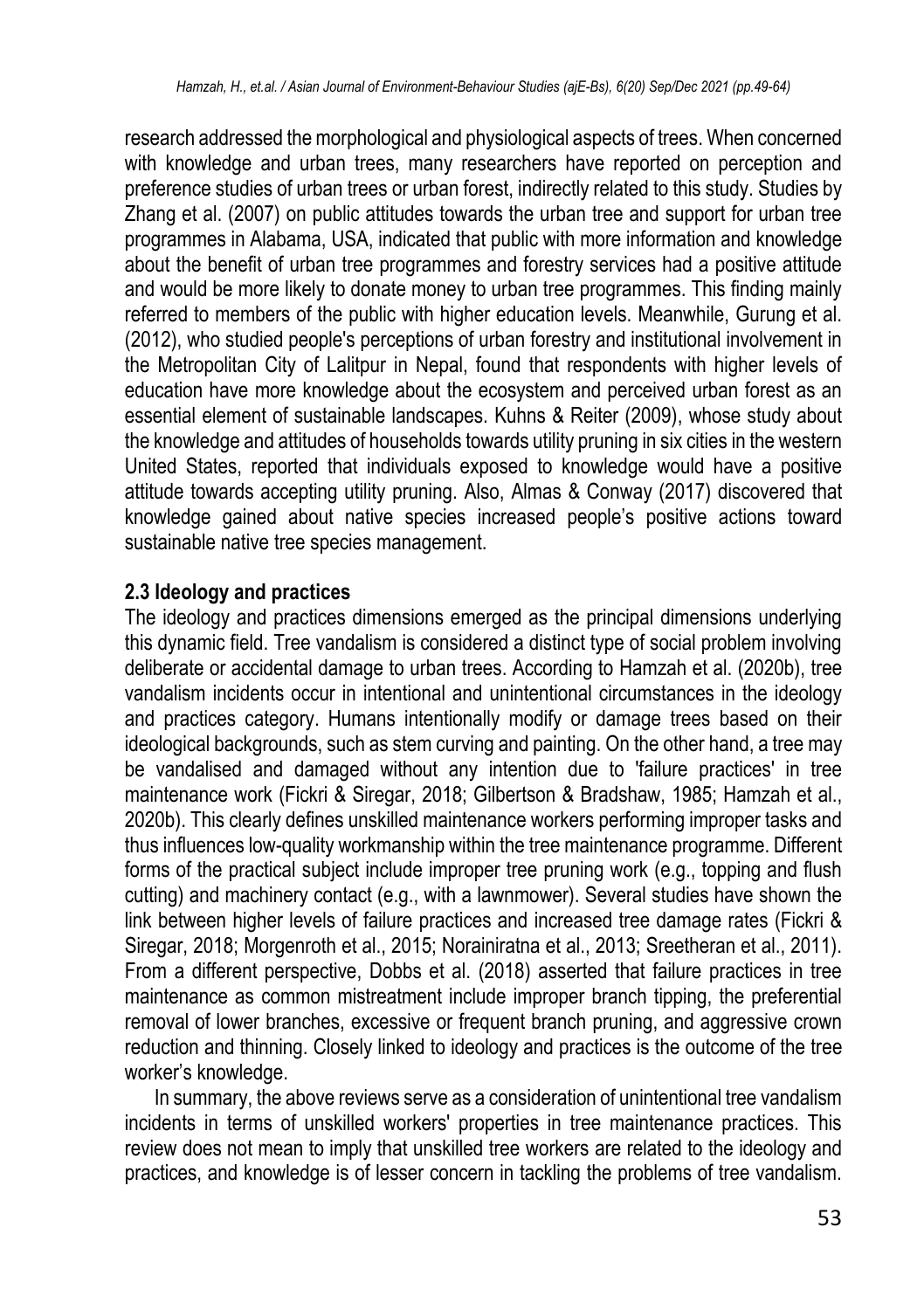Instead, the view is taken that an understanding of the outcomes of destructive tree worker practices in tree maintenance work can at least build on a systematic appraisal of acts of tree vandalism. Fig. 2 illustrated the consideration of tree worker's properties for tree pruning practices.



Figure 2: Consideration of tree worker's properties for tree pruning practices *(Source: Author's illustration)*

# **3.0 Methodology**

This study employed a mixed-method approach to cross-validate relationships between tree pruning practices and unintentional tree vandalism incident. Analysis was done on both the qualitative and quantitative data collected within six months in 2019. There were two types of data collection techniques: first, an open-ended questionnaire survey, and second, a closed-ended questionnaire survey.

# **3.1 Qualitative Data Collection**

The questionnaires were distributed to tree care experts in Malaysia, known as certified arborists. The convenient sampling technique was used in this survey, with 37 experts who agreed to participate in this study. The qualitative questionnaires were designed with a photos-elicitation method comprising four groups of images representing failures in tree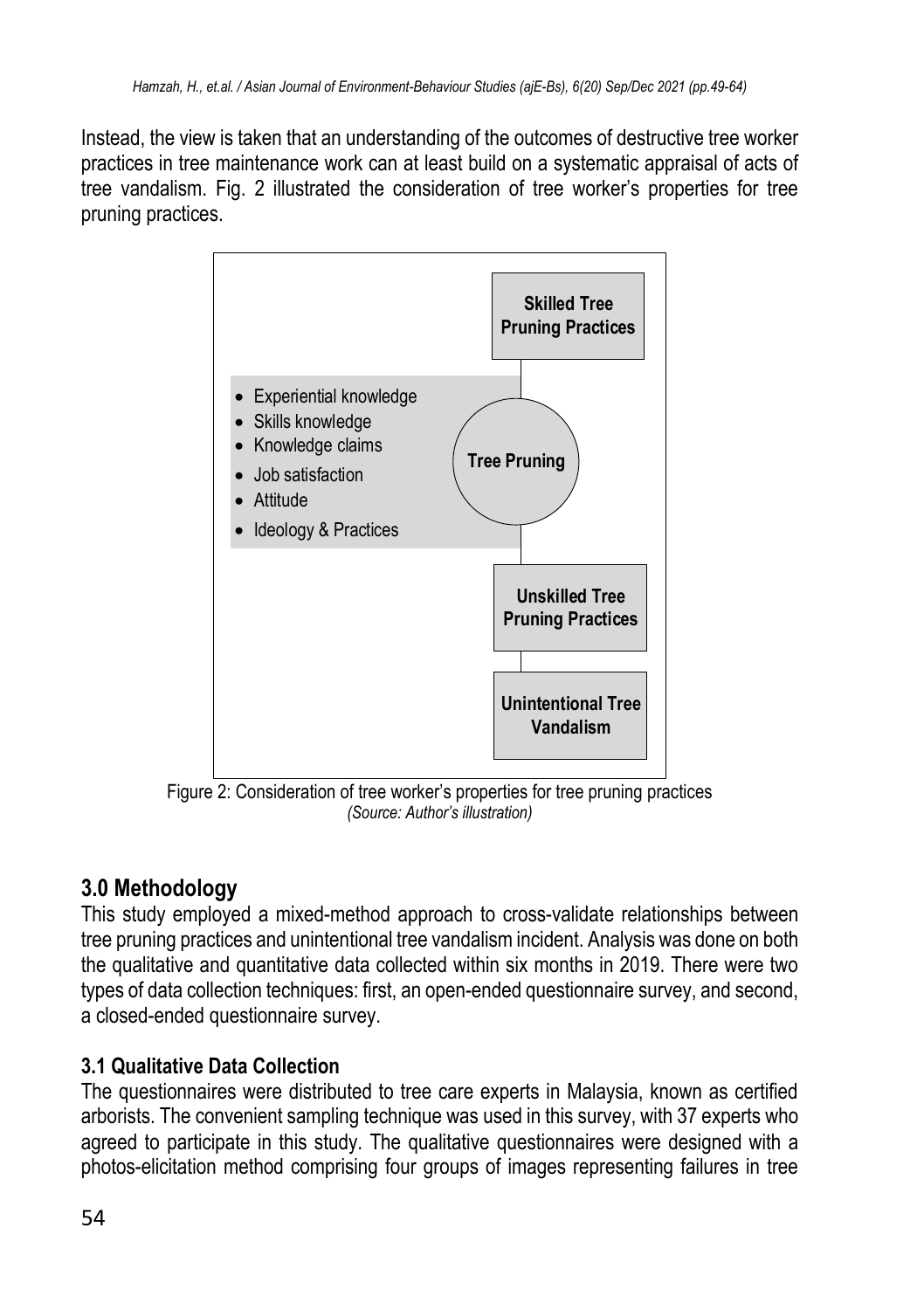pruning situations and the experts needed to interpret the tree vandalism incidence. Qualitative data were extracted through a coding analysis using the NVivo 11 programme to identify an unintentional tree vandalism pattern in tree pruning practices (International Society of Arboriculture, 2011).

### **3.2 Quantitative Data Collection**

The next stage was a quantitative data collection administered as a closed-ended questionnaire survey conducted among four selected local authorities in the Klang Valley, and which specifically targeted tree workers. Tree workers are people who conduct various forms of tree maintenance, including tree pruning. The selection of the four local authorities was made voluntarily. Although consent letters were sent to various local authorities in Klang Valley, only four responded and agreed to participate in this study. The selection of tree pruning workers as respondents from Kuala Lumpur City Hall (DBKL), Shah Alam City Council (MBSA), Subang Jaya City Council (MBSJ), and Petaling Jaya City Council (MBPJ) was based on a purposive sampling to gauge their knowledge and skill in tree pruning activities. A total of 205 workers participated in this study. The data was analysed using SPSS statistical 25 software. This approach allowed an assessment of the level of knowledge of tree workers about tree pruning work. Fifty-eight items of questions related to the understanding of tree pruning were designed to achieve the objective of the study.

The factors for unskilled tree pruning work that led to unintentional tree vandalism incidents were determined by a convergence triangulation approach within the qualitative and quantitative results. This study embraced the arboriculture field in response to cultural practices and their environmental relationship to urban tree care.

# **4.0 Results**

### **4.1 Respondent profiles**

For the qualitative data collection, 37 tree care experts, all Malaysian certified arborists, participated in this study. Data on the respondents' profiles included their working sector and working experience as certified arborists. Fig. 3 presents the profiles of the experts who participated in the study. Out of 37 experts, 30 had more than five years of experience as certified arborists. Nineteen experts were involved with private tree care practitioners, while the rest were government servants.

For the quantitative data collection, a total of 205 respondents in this study worked with landscape contractors and were involved in the tree pruning work of Malaysian city councils. Fig. 4 shows the percentages of tree pruning workers in terms of their roles in the selected local authorities. The percentages represent their roles in tree pruning work according to their position, i.e., subordinate positions represented 55.6 per cent, supervisory roles represented 34.1 per cent, and managerial roles represented 10.2 per cent. It was essential to seek their level of understanding of tree pruning knowledge and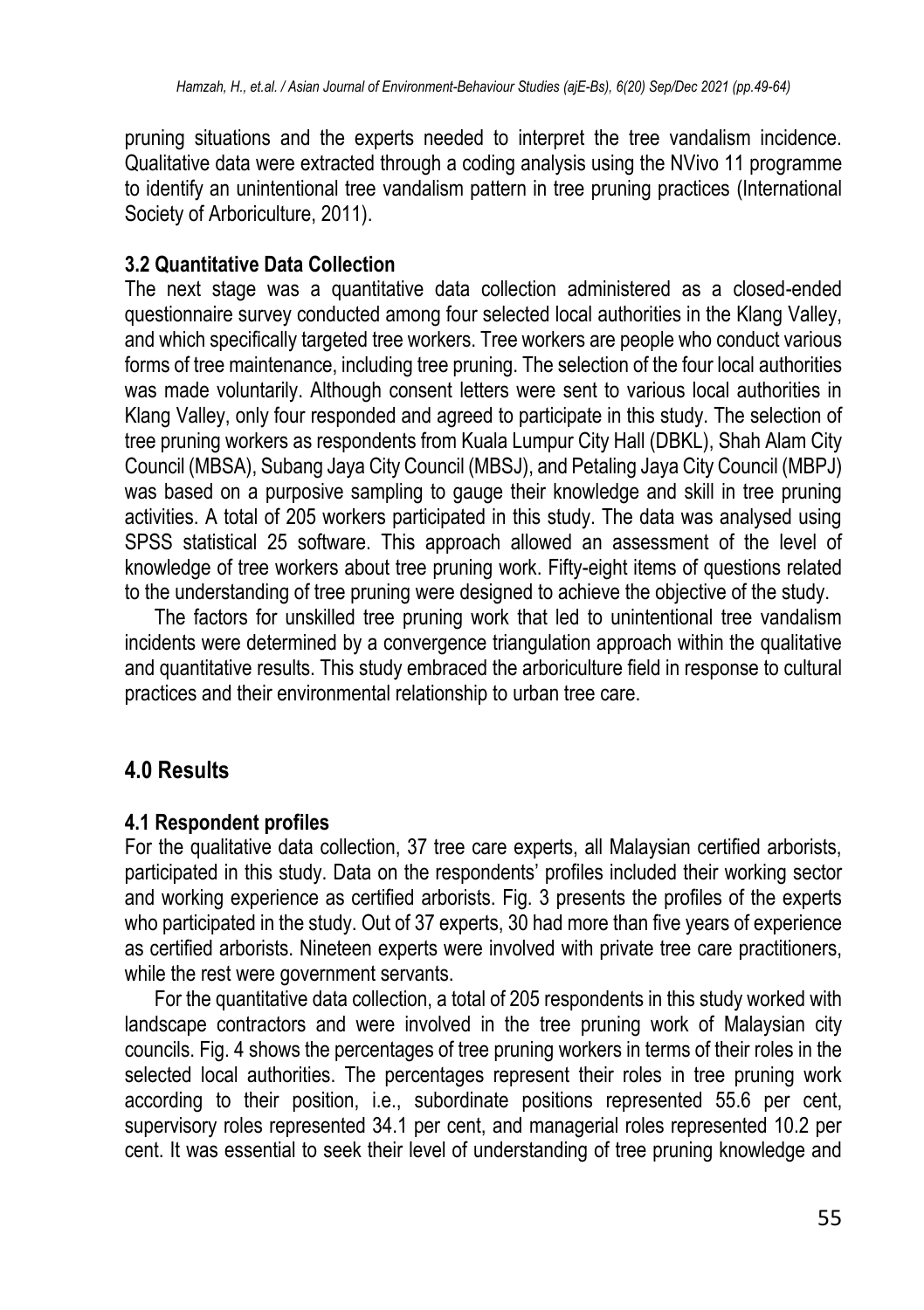pruning implementation because they were the group at the forefront, that is, directly engaged in the pruning activities.



Figure 3: Profiles of the tree care experts *(Source: Author)*



*(Source: Author)*

The second part of the data collection covered a demographic survey of the tree workers related to their educational background, working experience, and frequency of attending pruning courses. These attributes will be reflected in a worker's knowledge, skills and ability in tree pruning work. This study discovered that most tree pruning workers are poorly educated, with 57.6 per cent being SPM holders and below, which accounted for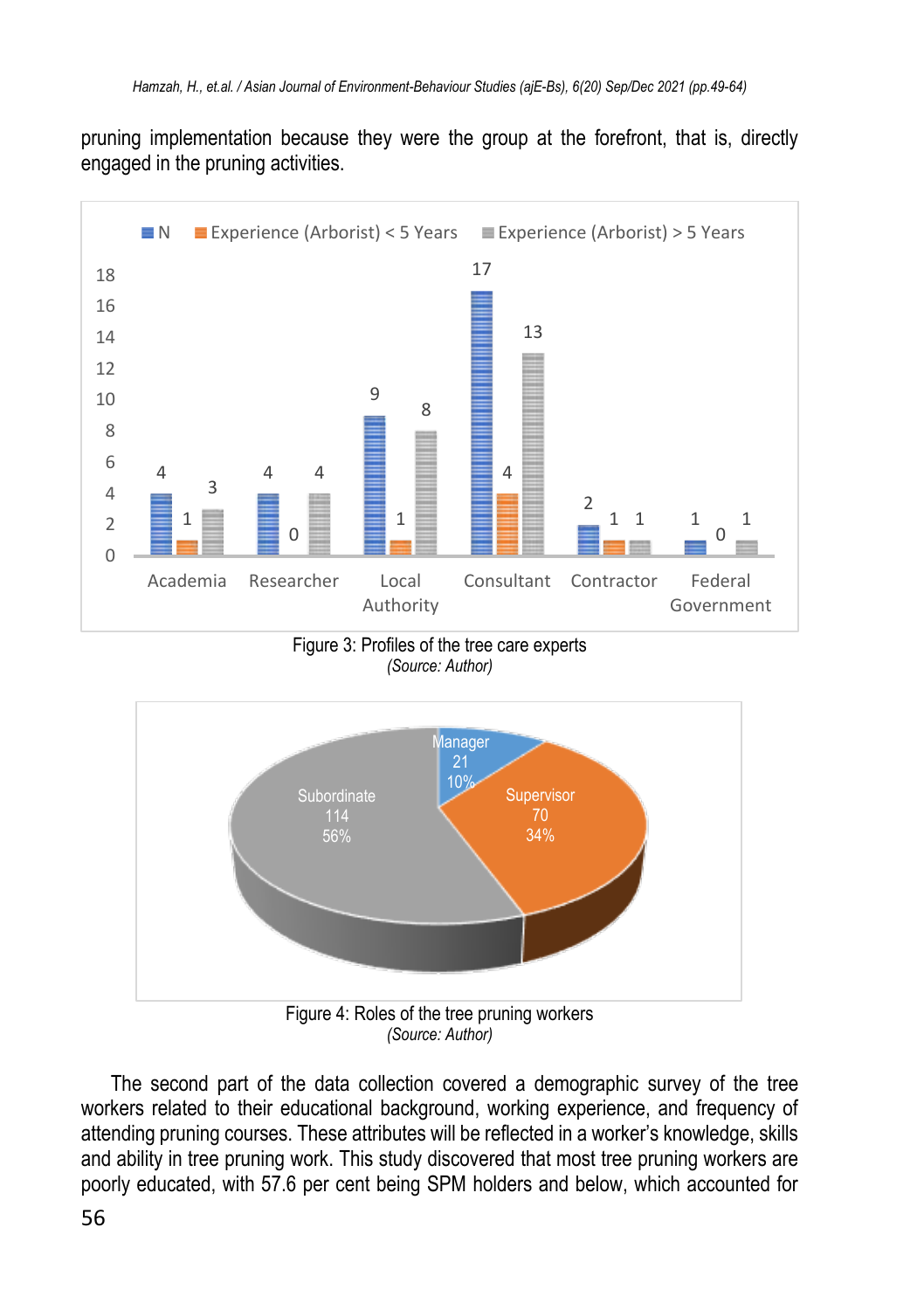118 people. Workers who were diploma holders and above made up 42.4 per cent (87 people), as shown in Table 1. Tree pruning workers with technical backgrounds play a major role in ensuring the tree pruning practices are implemented accordingly for sustaining urban trees in local authorities' areas.

| <b>Attribute</b>             | Frequency | %    |  |
|------------------------------|-----------|------|--|
| <b>Education background:</b> |           |      |  |
| SPM and below                | 118       | 57.6 |  |
| Diploma and above            | 87        | 42.4 |  |
| <b>Working experience:</b>   |           |      |  |
| < 5 Year                     | 111       | 54.1 |  |
| > 5 Year                     | 94        | 45.9 |  |
| Attending pruning course:    |           |      |  |
| Never                        | 39        | 19.0 |  |
| 1 time                       | 33        | 16.1 |  |
| 2-3 time                     | 90        | 43.9 |  |
| $> 4$ time                   | 43        | 21.0 |  |

|  |  |  |  |  |  | Table 1: Profiles of the tree pruning workers |
|--|--|--|--|--|--|-----------------------------------------------|
|--|--|--|--|--|--|-----------------------------------------------|

*(Source: Author)*

Most tree pruning workers involved in this survey had worked in tree pruning work for less than five years; this covered 54.1 per cent ( $N = 111$ ) of the total tree pruning worker respondents. This was followed by those that had been working in tree pruning work for more than five years, who made up 45.9 per cent ( $N = 94$ ). Also, one of the last questions examined how frequently they had attended pruning courses. The most important skill workers must have in tree pruning work is knowledge of the appropriate pruning technique. 19.0 per cent of the tree pruning worker respondents had never attended pruning course, which came to 39 people. 16.1 per cent of the workers had been involved in a one-time pruning course. 43.9 per cent had been involved two to three times in pruning courses, and only 21.0 per cent had been more than four times.

### **4.2 Tree pruning: Unintentional tree vandalism pattern**

An analysis of the qualitative data discovered three unintentional tree vandalism factors in the failure of tree pruning practices. Experts confirmed that the factors involved in the incidence of unintentional tree vandalism in pruning work are the wrong pruning technique and careless and poor workmanship. Theoretically, these factors stem from unknowledgeable workers and result in unskilled practices. Thus, successful implementation of best pruning practice by the tree pruning workers is limited when there is a loophole for unskilled workers.

### **4.3 Tree workers' pruning knowledge**

The tree pruning worker respondents with a very good level of knowledge about appropriate tree pruning implementation were less than five per cent of the total, that is, only 4.9 per cent (N= 10) from 205 tree pruning workers. The majority, 69.3 per cent (N=142) of tree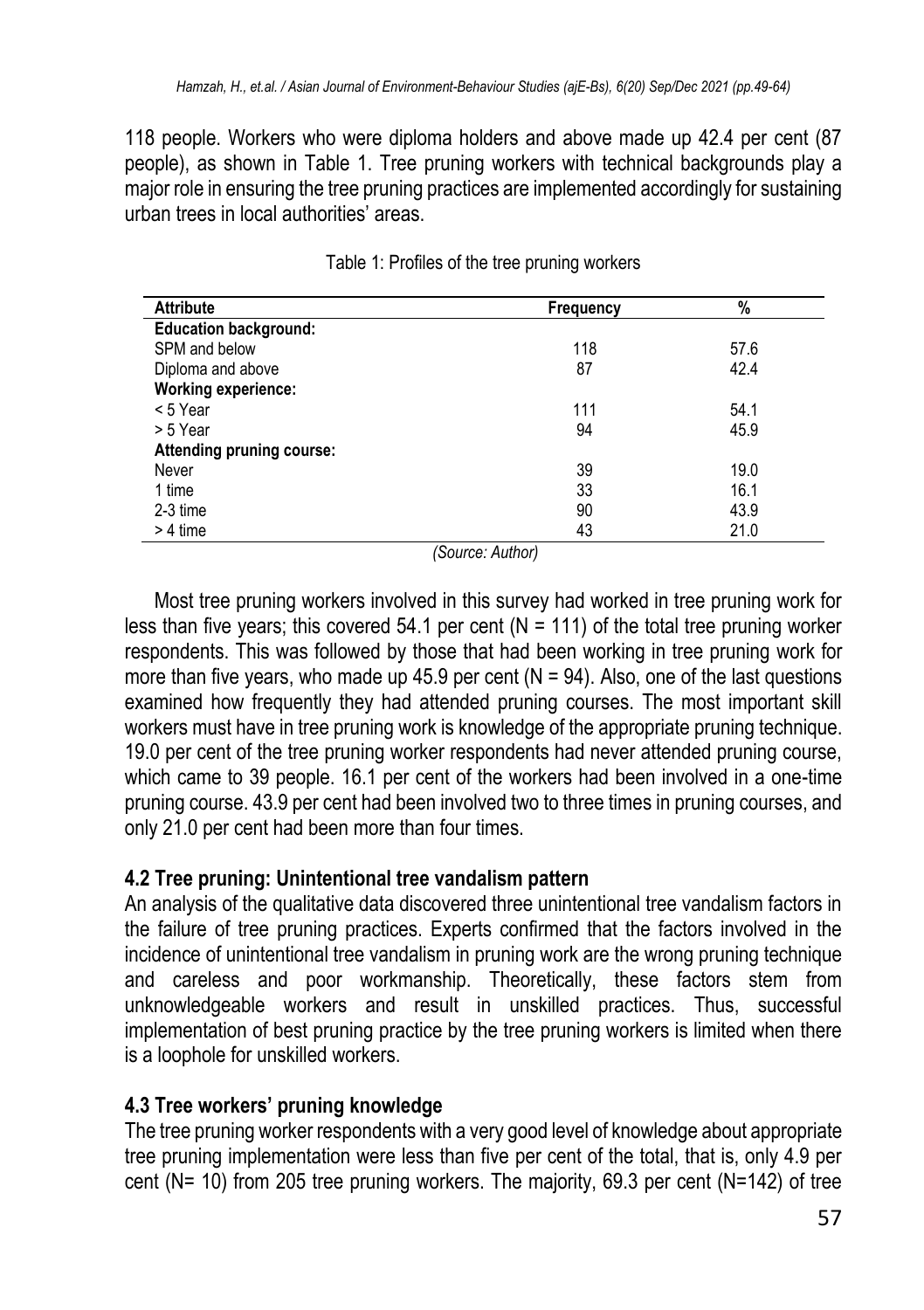pruning worker respondents, were at the level of good tree pruning knowledge. Almost a quarter of respondents, 23.9 per cent (N=49), had a moderate level and 2.0 per cent (N=4) had a low level of tree pruning knowledge. Over half the respondents, 52.6 per cent (N=108), were mistaken on the topping dimension. Other dimensions of which respondents had low pruning knowledge were pruning type, 46.6 per cent (N=96), and pruning cut, 30.3 per cent (N=62). The data obtained show that the majority of pruning worker respondents were unknowledgeable about tree pruning dimensions that lead to pruning failure practices.

### **4.4 Tree workers' pruning knowledge**

With reference to the tree care experts and tree pruning workers' interpretation, the factors of unskilled tree pruning practices can be divided into two different categories. Category 1 covers wrong technique (low knowledge) and careless and poorer workmanship reflecting the quality of pruning work implemented. Meanwhile, category 2 covers workers' low educational status, lack of working experience and less pruning course exposure, which reflect the backgrounds of tree pruning workers. Thus, the convergence triangulation shows that unintentional tree vandalism in pruning work was confirmed as deriving from insufficient tree pruning knowledge. Fig.5 shows the significant factors of unskilled tree pruning workers with unintentional tree vandalism incidents.



Figure 5: Factors of unskilled tree pruning workers with unintentional tree vandalism incidents *(Source: Author's illustration)*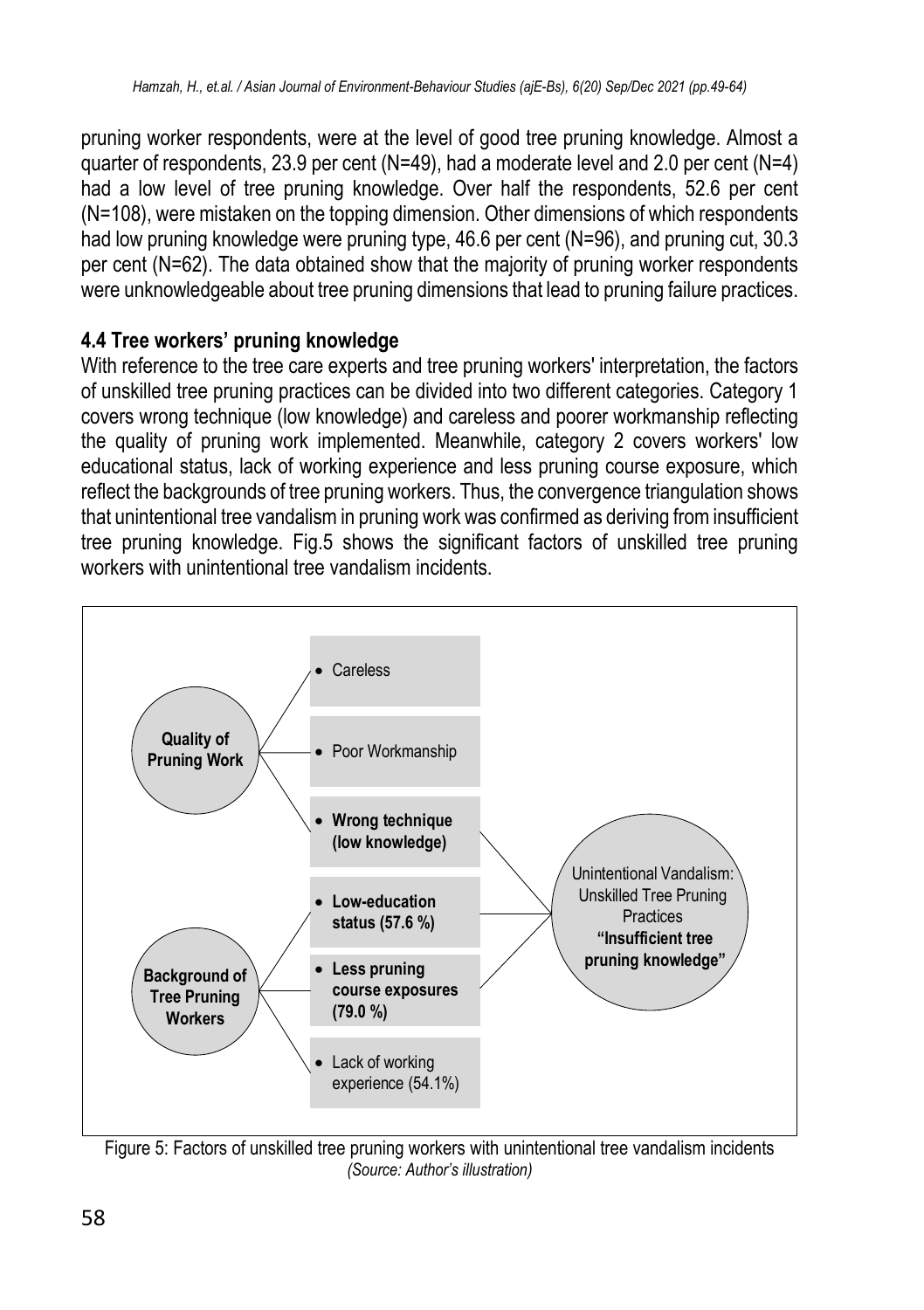# **5.0 Discussion**

This research has addressed the subject of failure in tree pruning practices by examining the knowledge of tree pruning workers (Badrulhisham & Othman, 2020) and the quality of tree pruning cuts (Fickri & Siregar, 2018). In extension to this, the study contributes to the field by exploring failure in tree pruning practices in terms of unintentional tree vandalism, which may be a concealed but crucial explanation for unskilled tree pruning practices in tree management. The outcomes of this study will assist and extend the understanding of tree worker practices concerning failure in tree pruning work. The findings of this study are consistent with the outcomes of previous research. A considerable number of studies obtained from the literature review consider unskilled practices a significant factor in tree damage (Fickri & Siregar, 2018; Morgenroth et al., 2015). Based on a survey they conducted, Fickri & Siregar (2018) concluded that most tree damage typically connects human factors with improper pruning. Similarly, this was supported by the findings of Morgenroth et al. (2015) in their study on a tree damaged due to improper maintenance practices. Aligned with this, in focusing on unintentional vandalism in unskilled tree pruning practices, this study shows that unintentional vandalism stems from the unskilled tree pruning factor, which is strongly associated with a tree pruning worker's knowledge of pruning techniques.

When discussing knowledge about pruning techniques, most tree pruning workers make mistakes unconsciously based on their understanding. Such mistakes include being misleading on the topping dimension, pruning types, and pruning cut, actions which have been implemented by most tree pruning workers who participated in this study; this has been verified by scholars (Badrulhisham & Othman, 2016; Fickri & Siregar, 2018; Sreetheran et al., 2011). Other mistakes stated by some scholars, including virus infestations which spread from pruning tools, an inappropriate size of branches pruned (Kennelly et al., 2016) and an incorrect pruning schedule (Darling et al., 2017; Koeser et al., 2016), fail to capture the attention of tree pruning workers. Thus, ignorance of tree pruning best practice is associated with insufficient pruning knowledge among tree pruning workers specified in this study. Therefore, the finding is consistent with Hamzah et al. (2020b), in that the features of an ideology and practices express failure practices that initiate unintentional tree vandalism in the form of mistakes, without any malicious intent but which are influenced by human error. Obviously, many tree vandalism incidents could have been caused by errors in management practices. This classification is human error or wrongful and improper conduct motivated by indifference to the consequences of one's acts. Hence, changes in approach and in-depth improvements in pruning knowledge are crucial subjects for tree pruning workers.

# **6.0 Conclusion and Recommendations**

In conclusion, this study has established three key findings relating to the research objectives underpinning this study. Firstly, by gathering and analysing the qualitative data from the tree care experts, the study has expressed how unintentional tree vandalism stems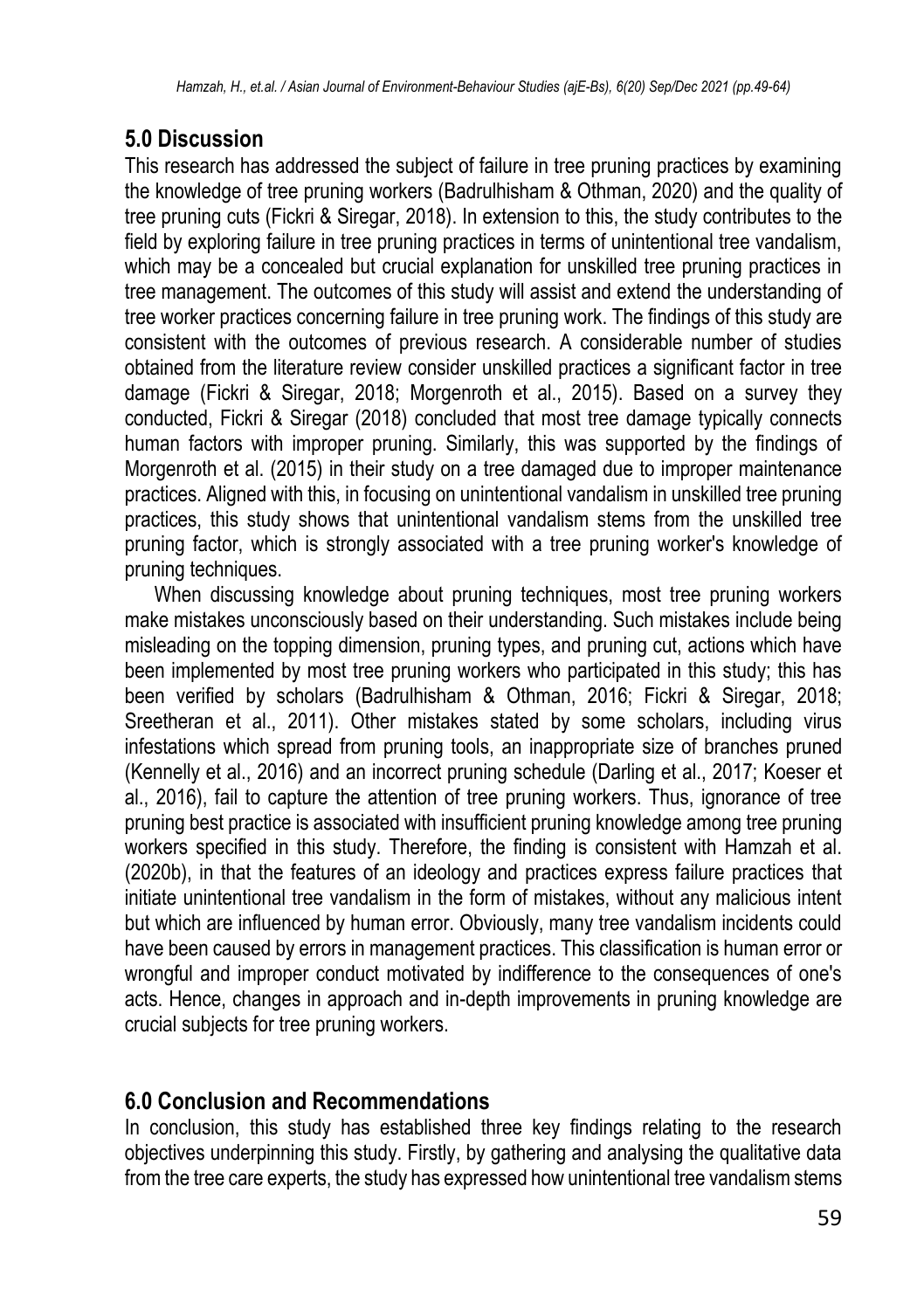in three ways from unskilled tree pruning work, that is, the wrong pruning technique, careless and poor workmanship. Second, the study has identified three main factors behind an unknowledgeable tree pruning dimension among tree pruning workers. Analysing the tree pruning workers' data shows their low educational status, lack of working experience, and minimal exposure to pruning courses are among the main factors. Finally, the study has determined that insufficient tree pruning knowledge is a factor in unintentional vandalism in tree pruning practices through convergence triangulation approaches. The findings of the study provide necessary guidance to decision-makers and tree managers in combatting tree vandalism issues as part of sustainable urban tree management. Theoretically, this study contributes to the body of knowledge in behavioural and vandalism studies by identifying specific factors behind unintentional vandalism in tree pruning practices. Moreover, the third and eleventh Sustainable Development Goals (SDGs) has focused on uplifting the quality of urban tree performances by effective urban tree management practices to provide a comfortable, satisfactory, quality and affordable environment for a liveable city. Aligns with that, the finding of this study can help improve the sustainability of quality of life, increase the functionality of urban trees for people living in a conducive environment. The respondents in this study are limited to tree care experts and tree pruning workers in Malaysia. This limits any generalisation to that particular local context. Future studies should investigate other regions in different countries to accommodate a generalisation within the global context. Even any generalization to other regions in different countries in the world should take into account the possible differences interpretations by the experts and tree workers in question. This is because all incidences of the tree vandalism act should be paralleled with the particular region's social, practices, and situational contexts.

The respondents in this study are limited to tree care experts and tree pruning workers in Malaysia. This limits any generalisation to that particular local context. Future studies should investigate other regions in different countries to accommodate a generalisation within the global context. Even any generalization to other regions in different countries in the world should take into account the possible differences interpretations by the experts and tree workers in question. This is because all incidences of the tree vandalism act should be paralleled with the particular region's social, practices, and situational contexts.

### **Acknowledgement**

The authors would like to acknowledge the cooperation of the respondents, both experts and tree pruning workers, who participated in the survey. The authors also wish to acknowledge the financial support provided by the Research Management Centre, Universiti Teknologi MARA through GIP GRANT, 600-IRMI 5/3/GIP (019/2019).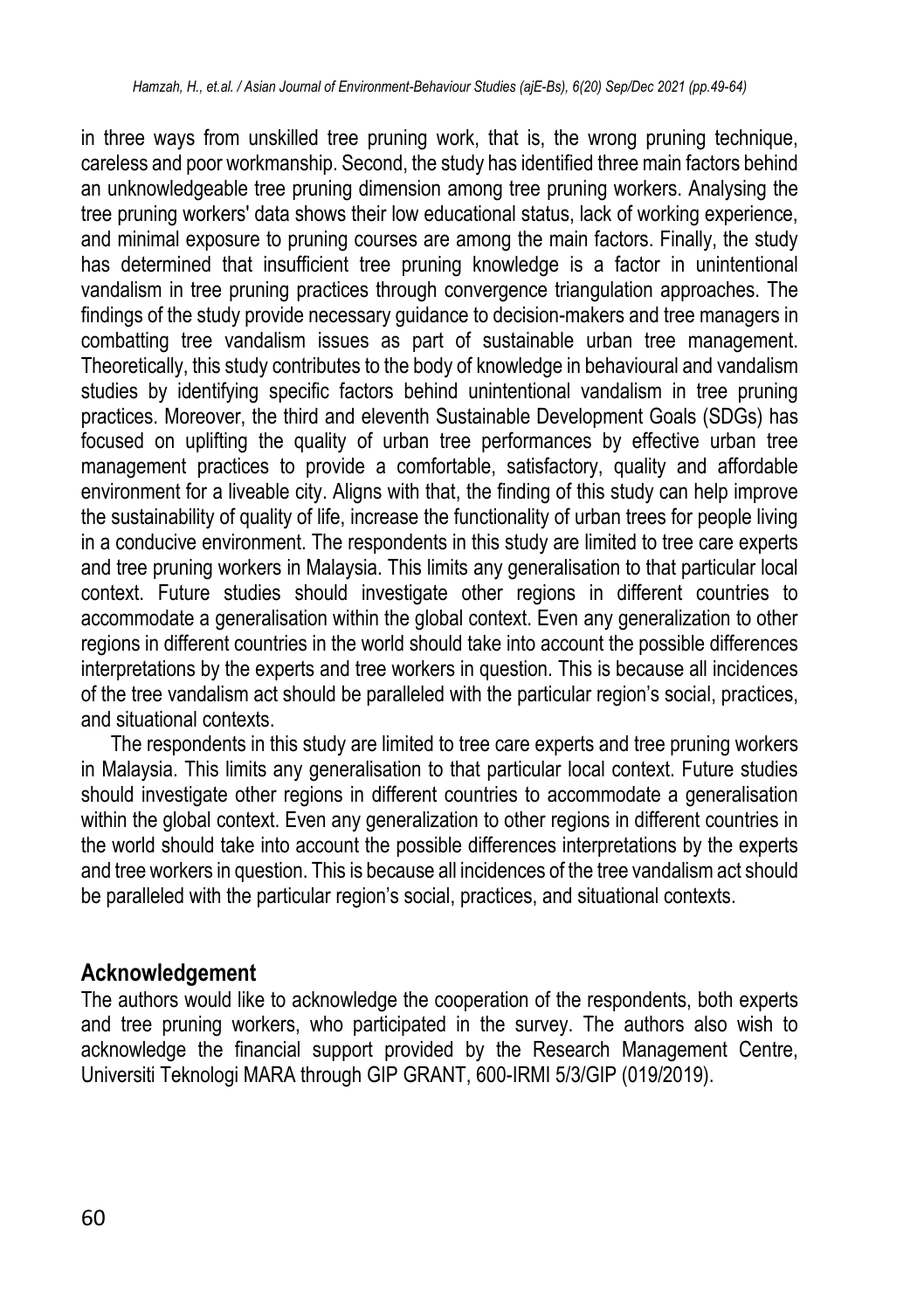### **Article Contribution to Related Field of Study**

As stated earlier, very few studies have focused on the knowledge and skill of tree workers in pruning activities; therefore, the findings from this study demonstrate that contextual knowledge is an equally important factor in measuring the outcomes of in-role performance. In other words, the findings contributed to the field in a knowledgeable sense for policymakers and tree managers on the issue of "unintentional vandalism" to trees, which demands the collective endeavour of all parties to ensure the successful management of urban trees.

### **References**

Almas, A. D., & Conway, T. M. (2017). Residential knowledge of native tree species: A case study of residents in four Southern Ontario Municipalities. *Environmental Management*, *59*(1), 21–33. https://doi.org/10.1007/s00267- 016-0772-5

American National Standard. (2008). *ANSI A300 (Part 1)-2008 Pruning* (p. 19). Tree Care Industry Association. https://www.ppines.com/DocumentCenter/View/2187/ANSI-A300-Part-1-2008-Pruning?bidId=

Badrulhisham, N., & Othman, N. (2016). Knowledge in Tree Pruning for Sustainable Practices in Urban Setting: Improving Our Quality of Life. *Procedia - Social and Behavioral Sciences*, *234*, 210–217. https://doi.org/10.1016/j.sbspro.2016.10.236

Badrulhisham, N., & Othman, N. (2020). Assessing pruning knowledge towards effective tree maintenance: A case study of four Local Authorities in Malaysia. *Environment-Behaviour Proceedings Journal*, *5*(13), 223–229. https://doi.org/10.21834/e-bpj.v5i13.2054

Bayona, J. A., Caballer, A., & Peiró, J. M. (2020). The relationship between knowledge characteristics' fit and job satisfaction and job performance: The mediating role of work engagement. *Sustainability (Switzerland)*, *12*(2336). https://doi.org/10.3390/su12062336

Cohen, S. (1973). Property Destruction: Motive and Meanings. In *In C. Ward (Ed.) Vandalism*. Architectural Press.

Czaja, M., Kołton, A., & Muras, P. (2020). The complex issue of urban trees-stress factor accumulation and<br>ecological service possibilities. Multidisciplinary Digital Publishing Institute. 11/932). 1–24. ecological service possibilities. *Multidisciplinary Digital Publishing Institute*, *11*(932), 1–24. https://doi.org/10.3390/F11090932

Darling, L., Custic, M., Scott, L., & Smith, C. S. (2017). Increasing the benefits from urban trees while minimizing costs: Lessons learned from the Chicago region trees initiative. *Illinois Municipal Policy Journal*, *2*(1), 119–134. https://las.depaul.edu/centers-and-institutes/chaddick-institute-for-metropolitan-development/research-andpublications/Documents/2017 IML Journal

Dobbs, C., Eleuterio, A. A., Amaya, J. D., Montoya, J., & Kendal, D. (2018). The benefits of urban and peri-urban forestry. In A. Sarre (Ed.), *Unasylva* (Vol. 69, Issue 250, pp. 22–29). Food and Agriculture Organization of the United Nations.

Dombrowski, E., Rotenberg, L., & Beck, M. (2013). Theory of knowledge. In *University of Oxford* (2013th ed.). Oxford University Press.

http://publications.lib.chalmers.se/records/fulltext/245180/245180.pdf%0Ahttps://hdl.handle.net/20.500.12380/24 5180%0Ahttp://dx.doi.org/10.1016/j.jsames.2011.03.003%0Ahttps://doi.org/10.1016/j.gr.2017.08.001%0Ahttp://d x.doi.org/10.1016/j.precamres.2014.12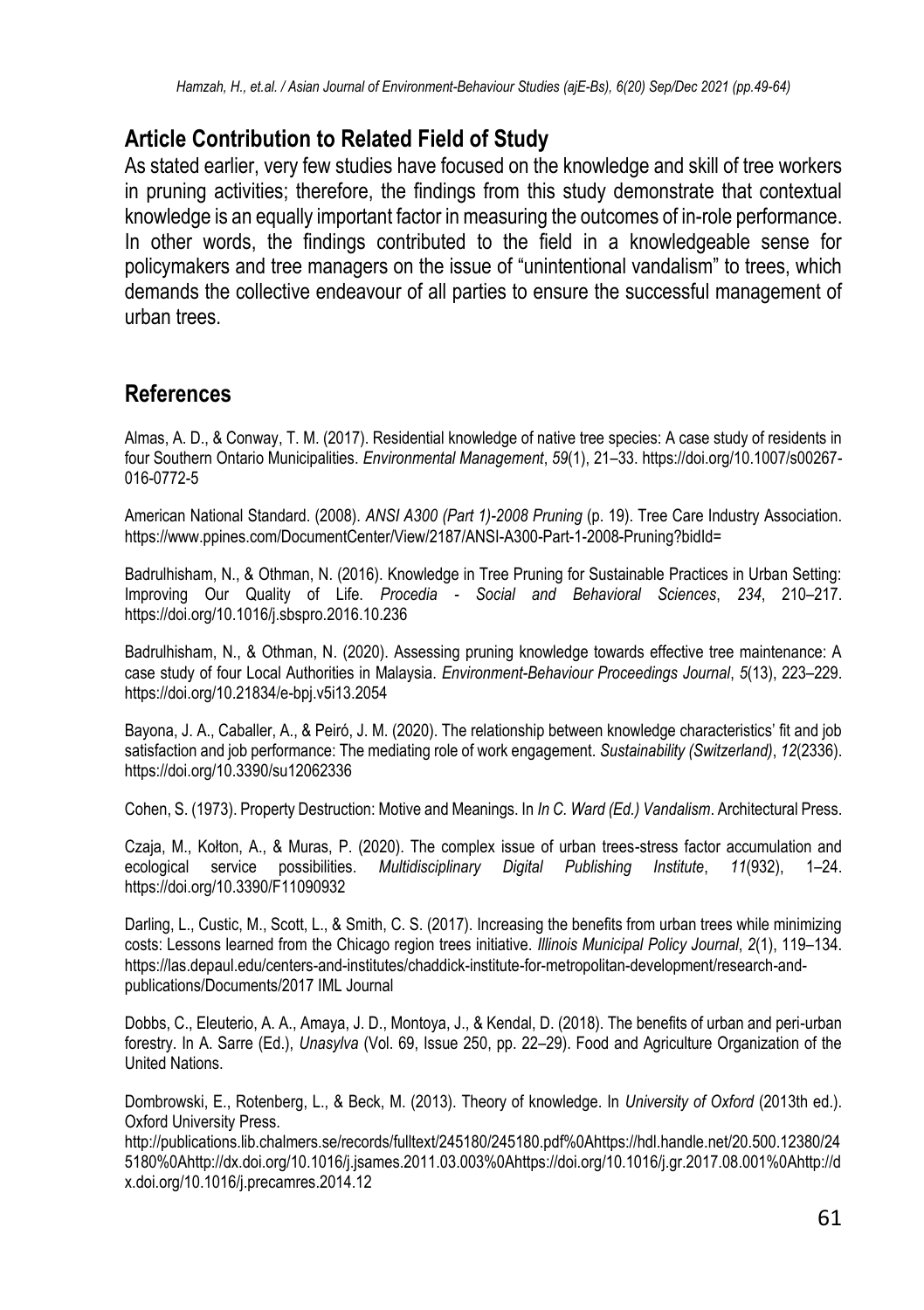Fickri, S., & Siregar, I. Z. (2018). Early identification of the quality of tree pruning cuts in a Bogor campus area. *IOP Conference Series: Earth and Environmental Science*, *203*, 1–7. https://doi.org/10.1088/1755- 1315/203/1/012024

Gilbertson, P., & Bradshaw, A. D. (1985). Tree survival in cities: The extent and nature of the problem.<br>Arboricultural Journal: The International Journal of Urban Forestry. 9(2). 131–142. *Arboricultural Journal: The International Journal of Urban Forestry*, *9*(2), 131–142. https://doi.org/10.1080/03071375.1985.9746706

Gurung, A., Karki, R., Bista, R., & Oh, S. E. (2012). Peoples' perception towards urban forestry and institutional involvement in metropolitan cities: A survey of Lalitpur City in Nepal. *Small-Scale Forestry*, *11*(2), 193–205. https://doi.org/10.1007/s11842-011-9175-x

Hamzah, H., Othman, N., & Hussain, N. H. M. (2019). The Tree Vandalism Model (TVM): Quantifying Urban Tree Vandalism Status. *J1st International Conference on Green Technology and Sustainable Development (GTSD 2019)*, 24.

Hamzah, H., Othman, N., & Mohd Hussain, N. H. (2020a). Addressing public dissatisfaction on urban tree management : A way to enhance landscape quality. *International Journal of Advanced and Applied Sciences*, *7*(2), 15–19. https://doi.org/10.21833/ijaas.2020.02.003

Hamzah, H., Othman, N., & Mohd Hussain, N. H. (2020b). Setting the criteria for urban tree vandalism assessment. *Planning Malaysia*, *18*(4), 12–32. https://doi.org/10.21837/pm.v18i14.815

Hofmann, M., Kehr, R. D., Rust, S., Vogt, J., & Roloff, A. (2016). *Urban tree management for the sustainable development of green cities* (A. Roloff (ed.); Issue February). John Wiley & Sons Inc.

International Society of Arboriculture. (2011). Why hire an arborist. *Consumer Information Program*, 1–2. http://www.treesaregood.org/portals/0/docs/treecare/hire\_arborist.pdf

Kennelly, M. M., Cloyd, R. A., O'Mara, J., & Griffin, J. J. (2016). *Tree and shrub problems in Kansas: Diseases, insects, and environmental stresses*. Kansas State University. https://bookstore.ksre.ksu.edu/pubs/MF3132.pdf

Koeser, A. K., Vogt, J., Hauer, R. J., Northrop, R. J., & Peterson, W. (2016). The cost of not maintaining trees: Findings and recommendations from an International Symposium and Summit. *Arboriculture & Urban Forestry*, *42*(6), 377–388. https://urbanforestry.indiana.edu/publications/Costnotmaintainingtreesp377-388.pdf

Kolmanič, S., Strnad, D., Kohek, Š., Benes, B., Hirst, P., & Žalik, B. (2021). An algorithm for automatic dormant tree pruning. *Applied Soft Computing*, *99*. https://doi.org/10.1016/j.asoc.2020.106931

Kuhns, M. R., & Reiter, D. K. (2009). Tree care and topping beliefs, knowledge, and practices in six western U.S. cities. *Arboriculture and Urban Forestry*, *35*(3), 122–128.

Leiter, M. P., & Bakker, A. B. (2010). Work engagement: Introduction. In A. B. Bakker & M. P. Leiter (Eds.), *Work engagement: A handbook of essential theory and research* (pp. 1–9). Psychology Press.

Long, M., & Burke, R. H. (2015). Vandalism and anti-social behaviour. In P. Davies, P. Francis, & T. Wyatt (Eds.), *Critical Criminological Perspectives*. Palgrave Macmillan. https://doi.org/10.1057/9781137519269

Lüttge, U., & Buckeridge, M. (2020). *Trees: structure and function and the challenges of urbanization*. https://doi.org/10.1007/s00468-020-01964-1

Morgenroth, J., Santos, B., & Cadwallader, B. (2015). Conflicts between landscape trees and lawn maintenance equipment - The first look at an urban epidemic. *Urban Forestry and Urban Greening*, *14*, 1054–1058. https://doi.org/10.1016/j.ufug.2015.10.002